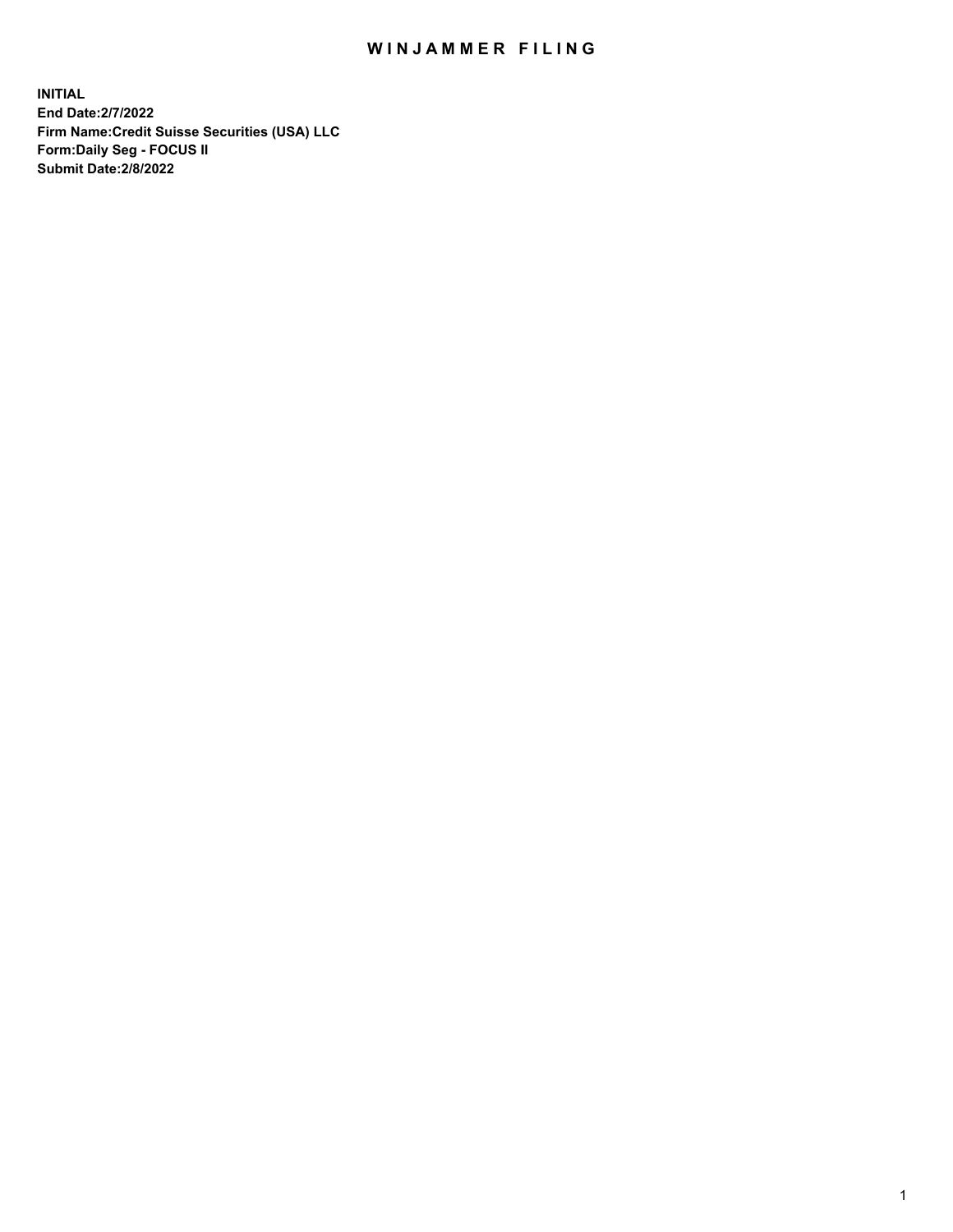**INITIAL** 

## **End Date:2/7/2022 Firm Name:Credit Suisse Securities (USA) LLC Form:Daily Seg - FOCUS II Submit Date:2/8/2022**

## **Daily Segregation - Cover Page**

| Name of Company                                                                   | <b>Credit Suisse Securities (USA)</b> |
|-----------------------------------------------------------------------------------|---------------------------------------|
|                                                                                   | <b>LLC</b>                            |
| <b>Contact Name</b>                                                               | <b>Alexander Baptiste</b>             |
|                                                                                   |                                       |
| <b>Contact Phone Number</b>                                                       | 919-994-6223                          |
|                                                                                   |                                       |
| <b>Contact Email Address</b>                                                      | alexander.baptiste@credit-suiss       |
|                                                                                   | e.com                                 |
|                                                                                   |                                       |
| FCM's Customer Segregated Funds Residual Interest Target (choose one):            |                                       |
| a. Minimum dollar amount: ; or                                                    | $\frac{0}{5}$                         |
| b. Minimum percentage of customer segregated funds required:% ; or                |                                       |
| c. Dollar amount range between: and; or                                           | 0 <sub>0</sub>                        |
| d. Percentage range of customer segregated funds required between: % and %.       | 0 <sub>0</sub>                        |
|                                                                                   |                                       |
| FCM's Customer Secured Amount Funds Residual Interest Target (choose one):        |                                       |
| a. Minimum dollar amount: ; or                                                    |                                       |
| b. Minimum percentage of customer secured funds required:%; or                    | $\frac{0}{5}$                         |
| c. Dollar amount range between: and; or                                           | $\underline{0}$ $\underline{0}$       |
| d. Percentage range of customer secured funds required between:% and%.            | 00                                    |
|                                                                                   |                                       |
| FCM's Cleared Swaps Customer Collateral Residual Interest Target (choose one):    |                                       |
| a. Minimum dollar amount: ; or                                                    |                                       |
|                                                                                   | $\overline{\mathbf{0}}$               |
| b. Minimum percentage of cleared swaps customer collateral required:% ; or        | $\overline{5}$                        |
| c. Dollar amount range between: and; or                                           | <u>00</u>                             |
| d. Percentage range of cleared swaps customer collateral required between:% and%. | 0 <sub>0</sub>                        |

Attach supporting documents CH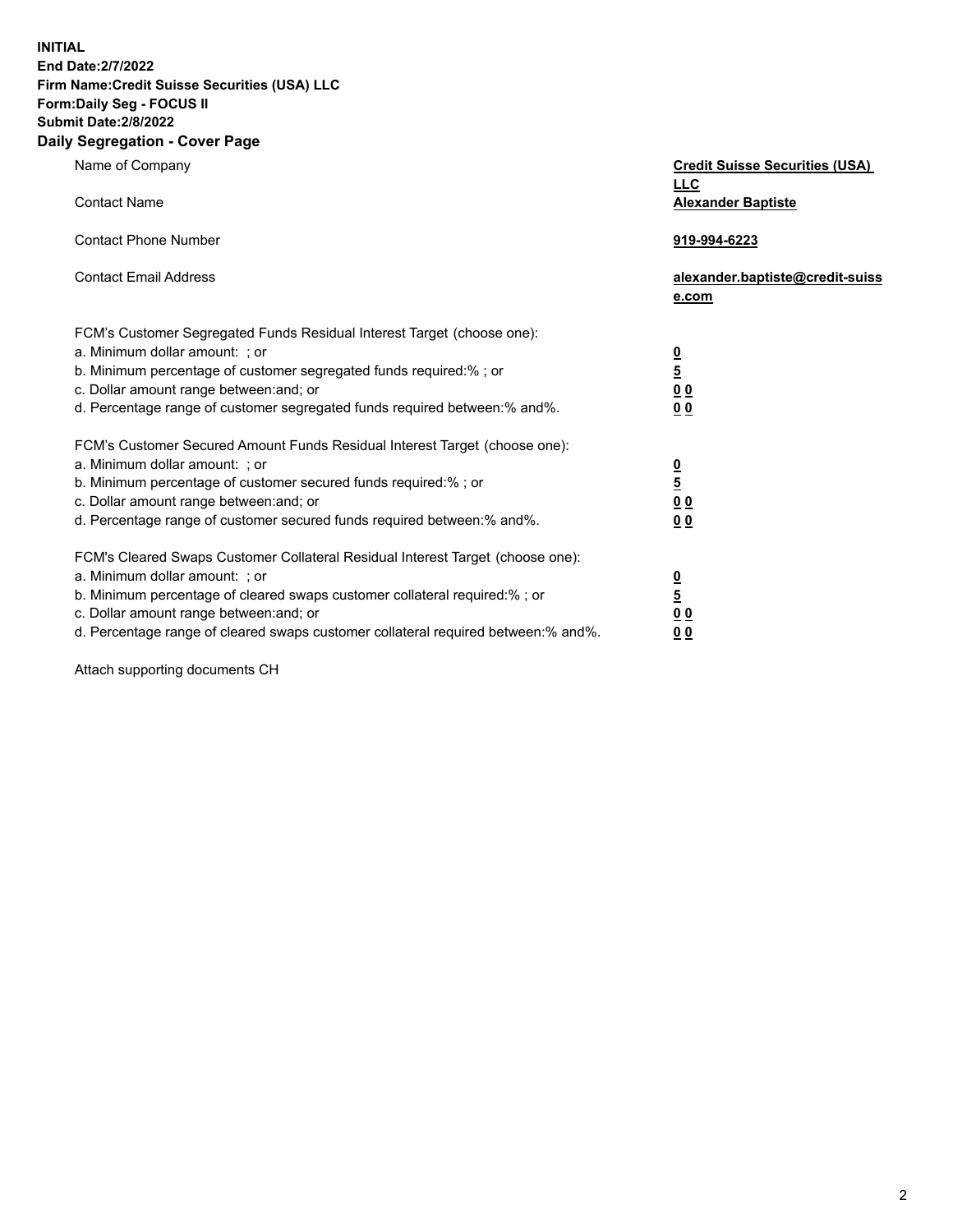**INITIAL End Date:2/7/2022 Firm Name:Credit Suisse Securities (USA) LLC Form:Daily Seg - FOCUS II Submit Date:2/8/2022 Daily Segregation - Secured Amounts** 

Foreign Futures and Foreign Options Secured Amounts Amount required to be set aside pursuant to law, rule or regulation of a foreign **0** [7305] government or a rule of a self-regulatory organization authorized thereunder 1. Net ledger balance - Foreign Futures and Foreign Option Trading - All Customers A. Cash **3,661,210,770** [7315] B. Securities (at market) **958,218,165** [7317] 2. Net unrealized profit (loss) in open futures contracts traded on a foreign board of trade **-1,848,668,358** [7325] 3. Exchange traded options a. Market value of open option contracts purchased on a foreign board of trade **7,534,249** [7335] b. Market value of open contracts granted (sold) on a foreign board of trade **-4,497,321** [7337] 4. Net equity (deficit) (add lines 1. 2. and 3.) **2,773,797,505** [7345] 5. Account liquidating to a deficit and account with a debit balances - gross amount **274,402,291** [7351] Less: amount offset by customer owned securities **-273,245,706** [7352] **1,156,585**  [7354] 6. Amount required to be set aside as the secured amount - Net Liquidating Equity **2,774,954,090** [7355] Method (add lines 4 and 5) 7. Greater of amount required to be set aside pursuant to foreign jurisdiction (above) or line **2,774,954,089** [7360] 6. FUNDS DEPOSITED IN SEPARATE REGULATION 30.7 ACCOUNTS 1. Cash in banks A. Banks located in the United States **17,842,691** [7500] B. Other banks qualified under Regulation 30.7 **427,658,128** [7520] **445,500,819**  [7530] 2. Securities A. In safekeeping with banks located in the United States **958,218,165** [7540] B. In safekeeping with other banks qualified under Regulation 30.7 **0** [7560] **958,218,165** [7570] 3. Equities with registered futures commission merchants A. Cash **0** [7580] B. Securities **0** [7590] C. Unrealized gain (loss) on open futures contracts **0** [7600] D. Value of long option contracts **0** [7610] E. Value of short option contracts **0** [7615] **0** [7620] 4. Amounts held by clearing organizations of foreign boards of trade A. Cash **0** [7640] B. Securities **0** [7650] C. Amount due to (from) clearing organization - daily variation **0** [7660] D. Value of long option contracts **0** [7670] E. Value of short option contracts **0** [7675] **0** [7680] 5. Amounts held by members of foreign boards of trade A. Cash **4,620,993,288** [7700] B. Securities **0** [7710] C. Unrealized gain (loss) on open futures contracts **-1,946,744,512** [7720] D. Value of long option contracts **7,534,249** [7730] E. Value of short option contracts **-4,497,321** [7735] **2,677,285,704**  [7740] 6. Amounts with other depositories designated by a foreign board of trade **0** [7760] 7. Segregated funds on hand **0** [7765] 8. Total funds in separate section 30.7 accounts **4,081,004,688** [7770] 9. Excess (deficiency) Set Aside for Secured Amount (subtract line 7 Secured Statement **1,306,050,599** [7380] Page 1 from Line 8)

10. Management Target Amount for Excess funds in separate section 30.7 accounts **138,747,704** [7780]

11. Excess (deficiency) funds in separate 30.7 accounts over (under) Management Target **1,167,302,895** [7785]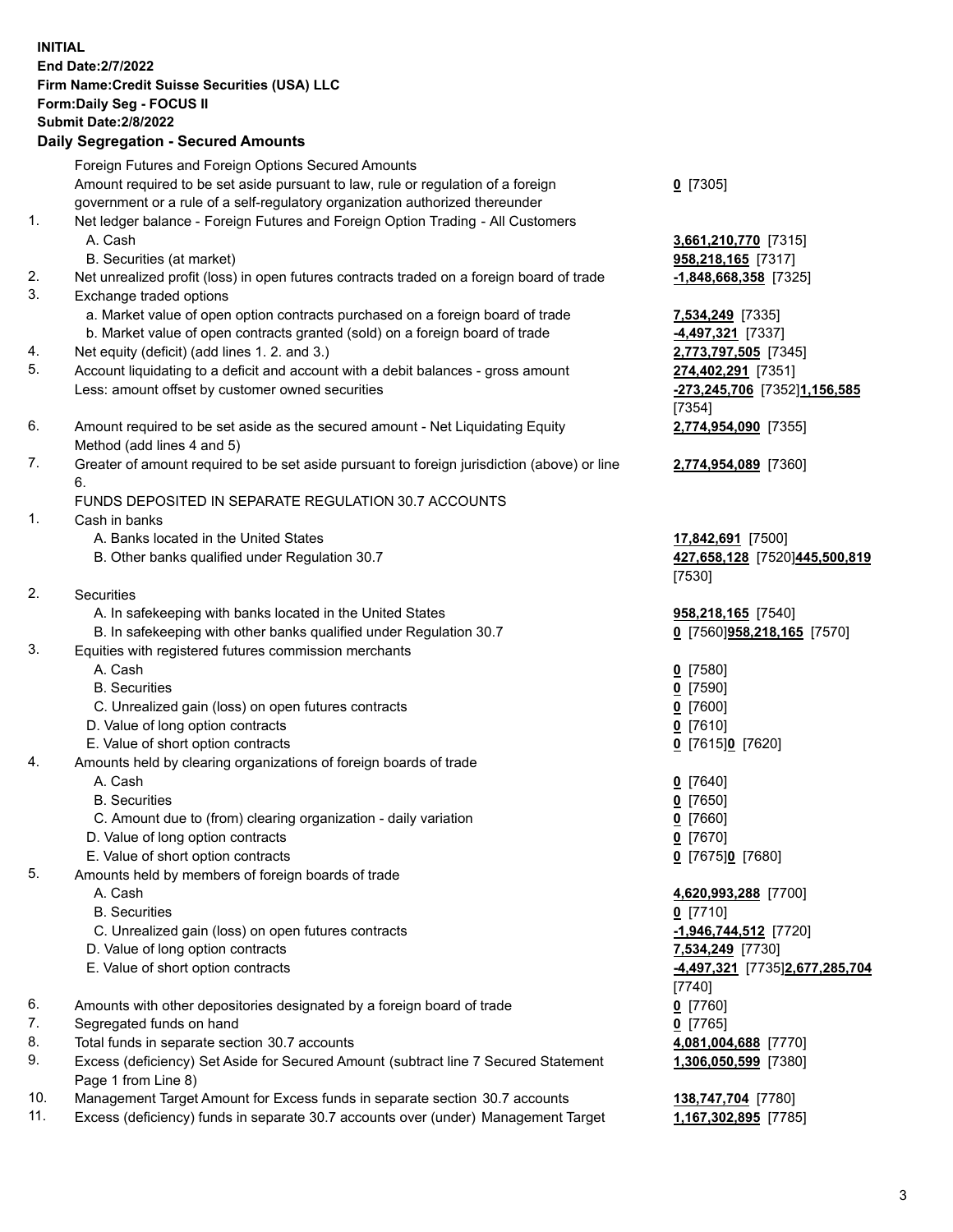| <b>INITIAL</b> | End Date: 2/7/2022<br>Firm Name: Credit Suisse Securities (USA) LLC<br>Form: Daily Seg - FOCUS II<br><b>Submit Date: 2/8/2022</b> |                                  |
|----------------|-----------------------------------------------------------------------------------------------------------------------------------|----------------------------------|
|                | Daily Segregation - Segregation Statement                                                                                         |                                  |
|                | SEGREGATION REQUIREMENTS(Section 4d(2) of the CEAct)                                                                              |                                  |
| 1.             | Net ledger balance                                                                                                                |                                  |
|                | A. Cash                                                                                                                           | 1,772,982,683 [7010]             |
|                | B. Securities (at market)                                                                                                         | 787,068,951 [7020]               |
| 2.             | Net unrealized profit (loss) in open futures contracts traded on a contract market                                                | -128,283,225 [7030]              |
| 3.             | Exchange traded options                                                                                                           |                                  |
|                | A. Add market value of open option contracts purchased on a contract market                                                       | 121,732,980 [7032]               |
|                | B. Deduct market value of open option contracts granted (sold) on a contract market                                               | $-81,025,645$ [7033]             |
| 4.             | Net equity (deficit) (add lines 1, 2 and 3)                                                                                       | 2,472,475,744 [7040]             |
| 5.             | Accounts liquidating to a deficit and accounts with                                                                               |                                  |
|                | debit balances - gross amount                                                                                                     | 18,689,829 [7045]                |
|                | Less: amount offset by customer securities                                                                                        | -18,671,116 [7047] 18,713 [7050] |
| 6.             | Amount required to be segregated (add lines 4 and 5)<br>FUNDS IN SEGREGATED ACCOUNTS                                              | 2,472,494,457 [7060]             |
| 7.             | Deposited in segregated funds bank accounts                                                                                       |                                  |
|                | A. Cash                                                                                                                           | 459,841,170 [7070]               |
|                | B. Securities representing investments of customers' funds (at market)                                                            | $0$ [7080]                       |
|                | C. Securities held for particular customers or option customers in lieu of cash (at                                               | 635,144,136 [7090]               |
|                | market)                                                                                                                           |                                  |
| 8.             | Margins on deposit with derivatives clearing organizations of contract markets                                                    |                                  |
|                | A. Cash                                                                                                                           | 1,376,890,353 [7100]             |
|                | B. Securities representing investments of customers' funds (at market)                                                            | $0$ [7110]                       |
|                | C. Securities held for particular customers or option customers in lieu of cash (at                                               | 151,924,815 [7120]               |
|                | market)                                                                                                                           |                                  |
| 9.             | Net settlement from (to) derivatives clearing organizations of contract markets                                                   | 8,072,403 [7130]                 |
| 10.            | Exchange traded options                                                                                                           |                                  |
|                | A. Value of open long option contracts                                                                                            | 121,732,980 [7132]               |
|                | B. Value of open short option contracts                                                                                           | $-81,025,645$ [7133]             |
| 11.            | Net equities with other FCMs                                                                                                      |                                  |
|                | A. Net liquidating equity                                                                                                         | 149,185 [7140]                   |
|                | B. Securities representing investments of customers' funds (at market)                                                            | 0 [7160]                         |
|                | C. Securities held for particular customers or option customers in lieu of cash (at                                               | $0$ [7170]                       |
|                | market)                                                                                                                           |                                  |
| 12.            | Segregated funds on hand                                                                                                          | $0$ [7150]                       |
| 13.            | Total amount in segregation (add lines 7 through 12)                                                                              | 2,672,729,397 [7180]             |
| 14.            | Excess (deficiency) funds in segregation (subtract line 6 from line 13)                                                           | 200,234,940 [7190]               |
| 15.            | Management Target Amount for Excess funds in segregation                                                                          | 123,624,723 [7194]               |
| 16.            | Excess (deficiency) funds in segregation over (under) Management Target Amount                                                    | 76,610,217 [7198]                |
|                | <b>Excess</b>                                                                                                                     |                                  |